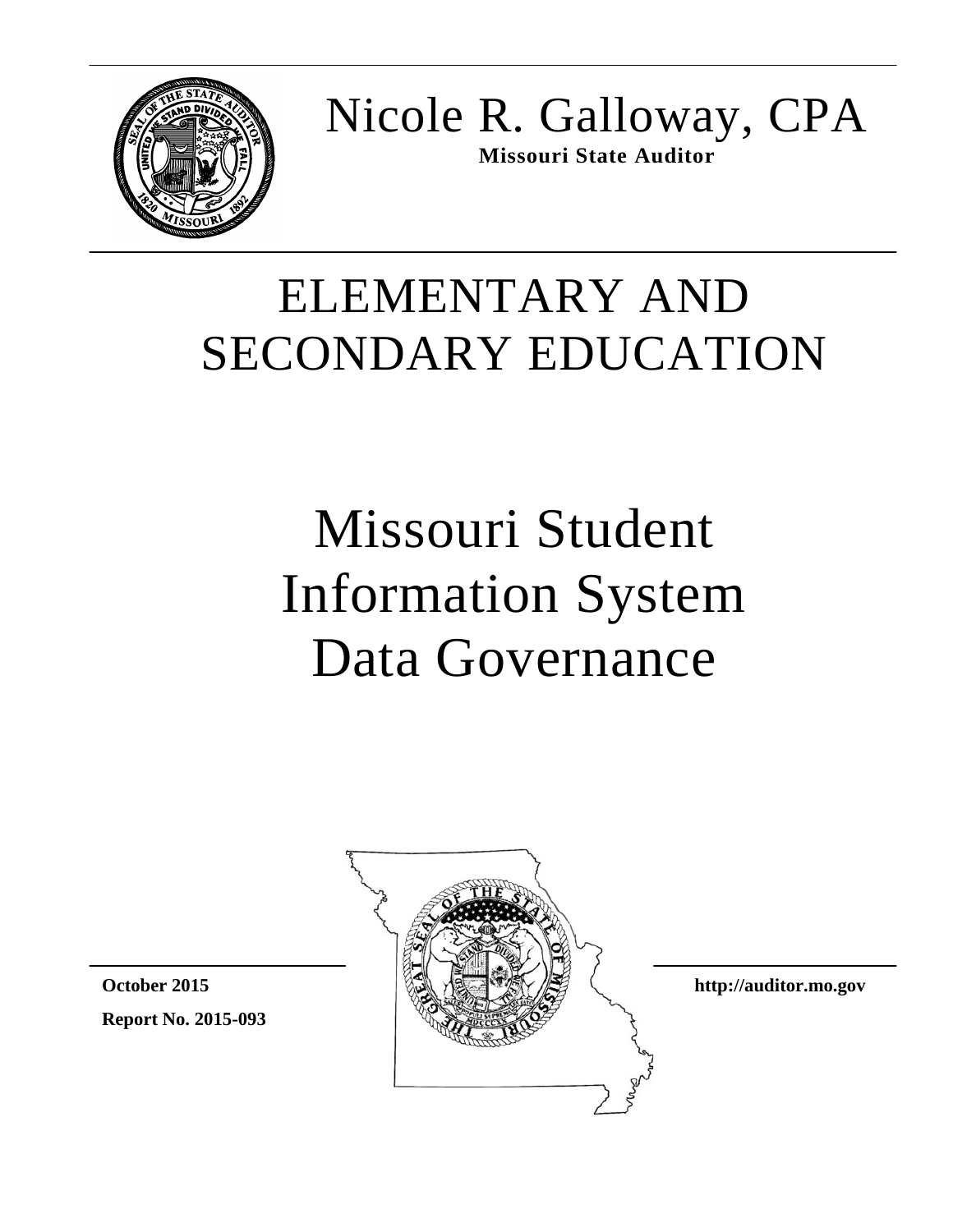

#### **Nicole R. Galloway, CPA**

**Missouri State Auditor**

# CITIZENS SUMMARY

#### **Findings in the audit of the Missouri Student Information System Data Governance**

| Background                      | The Department of Elementary and Secondary Education (DESE) Office of<br>Data System Management is responsible for the Missouri Comprehensive Data<br>System, which includes the Missouri Student Information System (MOSIS), the<br>student-level record system. MOSIS is the main student information reporting<br>system used by DESE to collect student-level data from school districts. The<br>scope of our audit included DESE management's approach to data governance,<br>including information security, privacy, and other relevant internal controls,<br>policies and procedures, and other management functions and compliance issues. |
|---------------------------------|-----------------------------------------------------------------------------------------------------------------------------------------------------------------------------------------------------------------------------------------------------------------------------------------------------------------------------------------------------------------------------------------------------------------------------------------------------------------------------------------------------------------------------------------------------------------------------------------------------------------------------------------------------|
| <b>User Account Management</b>  | DESE management has not fully established and documented user account<br>management policies and procedures. User account management includes<br>requesting, establishing, issuing, suspending, modifying, closing, and<br>periodically reviewing user accounts and related user privileges. Multiple DESE<br>users are allowed access to the MOSIS system via shared accounts; however,<br>DESE management does not regularly monitor these accounts to ensure actions<br>taken by account holders are appropriate.                                                                                                                                |
| Data Collection                 | Certain MOSIS system data submissions from school districts to DESE include<br>an optional field to collect social security numbers, even when there is no<br>business purpose to include that information. Maintaining personally<br>identifiable information that is not necessary for business functions places<br>students at risk should a data breach occur. By limiting this information to the<br>least amount necessary, DESE may limit potential negative consequences in the<br>event of a data breach.                                                                                                                                  |
| <b>Breach Response Policy</b>   | DESE management has not established a comprehensive data breach response<br>policy, as recommended by the U.S. Department of Education. Without a<br>comprehensive data breach response policy, management may not be<br>sufficiently equipped to respond quickly and effectively in the event of a<br>breach, increasing the risk of potential harm to affected individuals.                                                                                                                                                                                                                                                                       |
| <b>Business Continuity Plan</b> | DESE established a comprehensive business continuity plan in 2004; however,<br>the plan has not been updated or tested, increasing the risk the plan may not be<br>adequate to support the timely recovery of business functions after the<br>occurrence of a disaster or other significant incident. Without an up-to-date or<br>tested business continuity plan, management has limited assurance the<br>organization's business functions can be sustained during or promptly resumed<br>after a disruptive incident.                                                                                                                            |
|                                 |                                                                                                                                                                                                                                                                                                                                                                                                                                                                                                                                                                                                                                                     |

In the areas audited, the overall performance of this entity was Good.\*

**\***The rating(s) cover only audited areas and do not reflect an opinion on the overall operation of the entity. Within that context, the rating scale indicates the following:

- **Excellent:** The audit results indicate this entity is very well managed. The report contains no findings. In addition, if applicable, prior recommendations have been implemented.
- **Good:** The audit results indicate this entity is well managed. The report contains few findings, and the entity has indicated most or all recommendations have already been, or will be, implemented. In addition, if applicable, many of the prior recommendations have been implemented.
- Fair: The audit results indicate this entity needs to improve operations in several areas. The report contains several findings, or one or more findings that require management's immediate attention, and/or the entity has indicated several recommendations will not be implemented. In addition, if applicable, several prior recommendations have not been implemented.
- **Poor:** The audit results indicate this entity needs to significantly improve operations. The report contains numerous findings that require management's immediate attention, and/or the entity has indicated most recommendations will not be implemented. In addition, if applicable, most prior recommendations have not been implemented.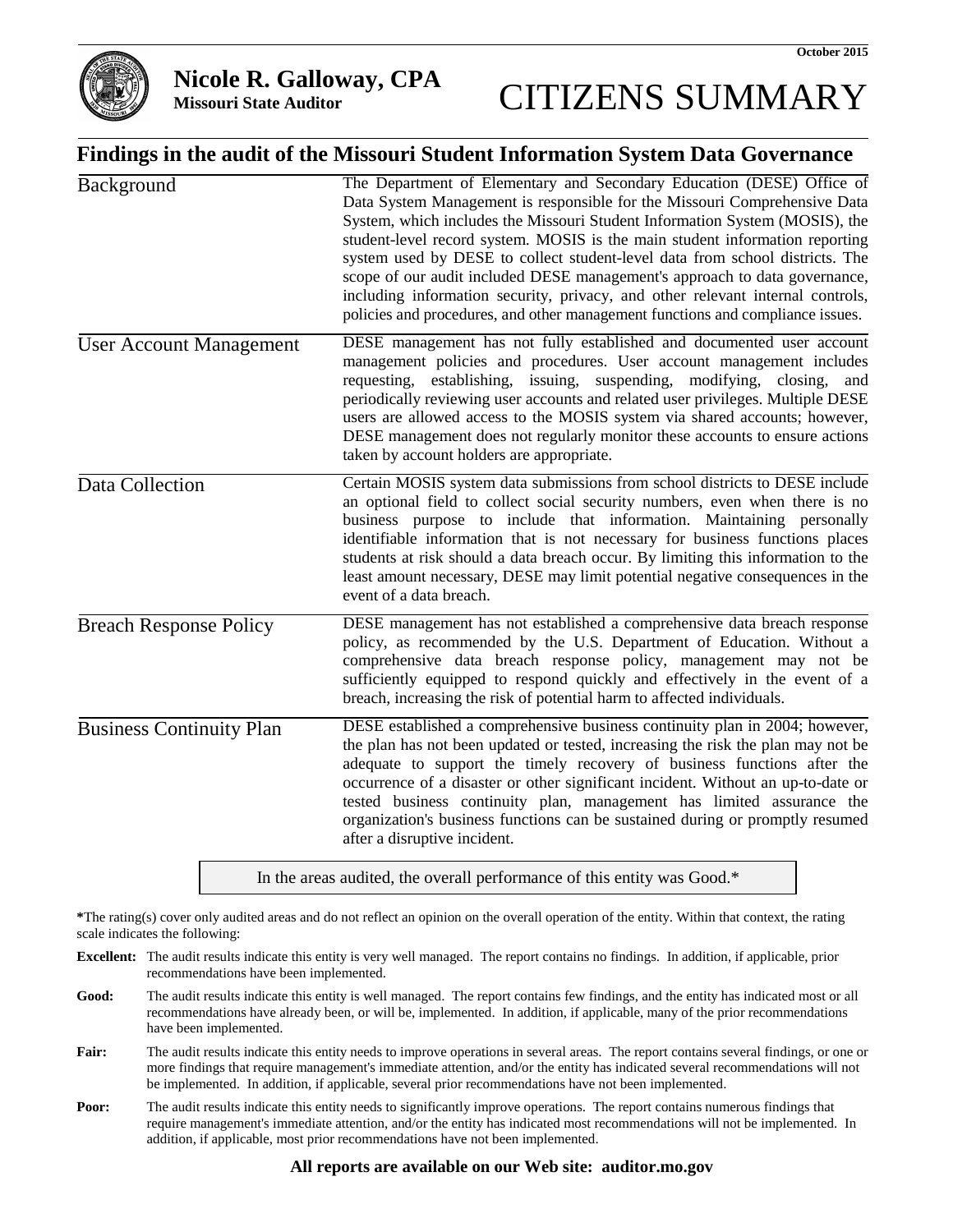# Missouri Student Information System Data Governance Table of Contents

| <b>State Auditor's Report</b> | $\mathcal{D}$ |
|-------------------------------|---------------|
| Introduction                  |               |
|                               |               |
| <b>Management Advisory</b>    |               |
| Report - State Auditor's      |               |
| Findings                      |               |
|                               |               |

 $\overline{2}$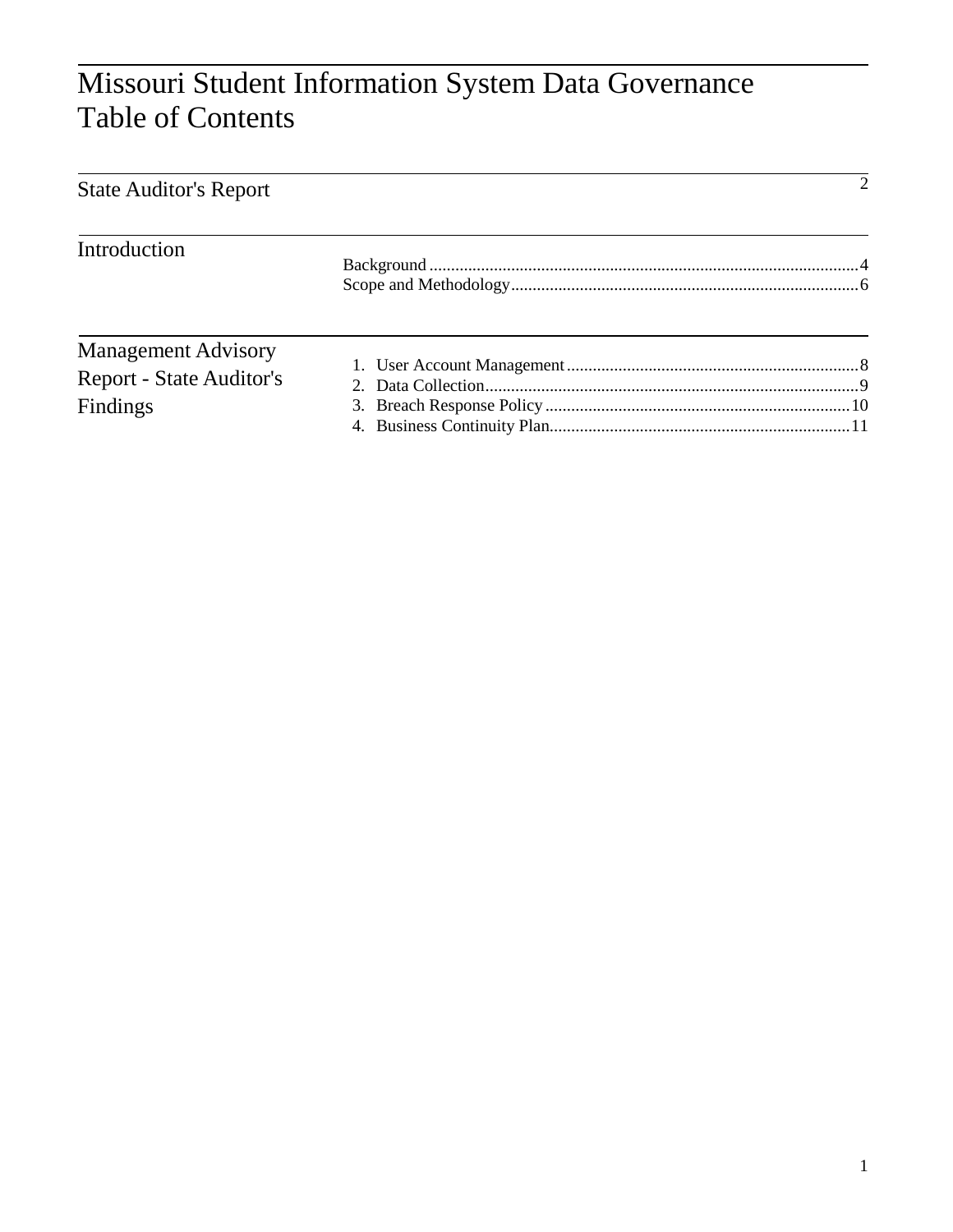

### **NICOLE R. GALLOWAY, CPA Missouri State Auditor**

Honorable Jeremiah W. (Jay) Nixon, Governor and Dr. Margie Vandeven, Commissioner Department of Elementary and Secondary Education Jefferson City, Missouri

We have audited the Department of Elementary and Secondary Education, Missouri Student Information System (MOSIS) data governance in fulfillment of our duties under Chapter 29, RSMo. This audit was conducted to evaluate the effectiveness of the data governance approach, including security and privacy controls designed to secure student data and as a result of increasing concerns regarding security of information maintained in state databases. The objectives of our audit were to:

- 1. Evaluate internal controls over significant management and financial functions.
- 2. Evaluate compliance with certain legal provisions.
- 3. Evaluate the economy and efficiency of certain management practices and information system control activities.
- 4. Evaluate the security and privacy controls designed to ensure the confidentiality, integrity, and availability of data and information maintained by the MOSIS system.

We conducted our audit in accordance with the standards applicable to performance audits contained in *Government Auditing Standards*, issued by the Comptroller General of the United States. Those standards require that we plan and perform our audit to obtain sufficient, appropriate evidence to provide a reasonable basis for our findings and conclusions based on our audit objectives. We believe that the evidence obtained provides such a basis.

For the areas audited, we identified (1) no deficiencies in internal controls, (2) no significant noncompliance with legal provisions, (3) the need for improvement in management policies and procedures, and (4) the need to fully establish certain security and privacy controls.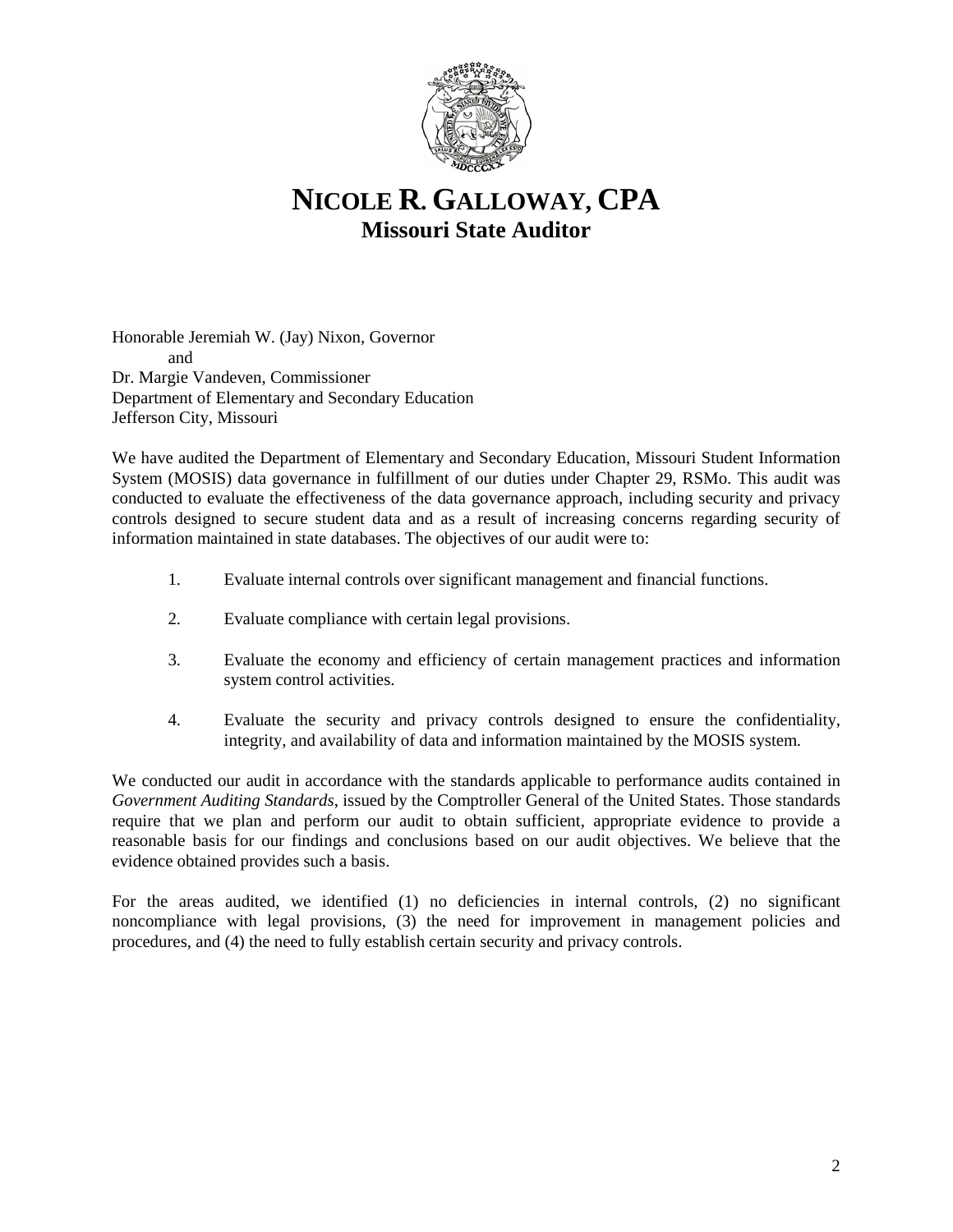The accompanying Management Advisory Report presents our findings arising from our audit of the Department of Elementary and Secondary Education, Missouri Student Information System Data Governance.

Nuote L. Calley

Nicole R. Galloway, CPA State Auditor

The following auditors participated in the preparation of this report:

Deputy State Auditor: John Luetkemeyer, CPA Director of Audits: Douglas J. Porting, CPA, CFE Audit Manager: Jeffrey Thelen, CPA, CISA<br>In-Charge Auditor: Patrick M. Pullins, M.Acct., In-Charge Auditor: Patrick M. Pullins, M.Acct., CISA<br>Audit Staff: Hussein A. Arwe Hussein A. Arwe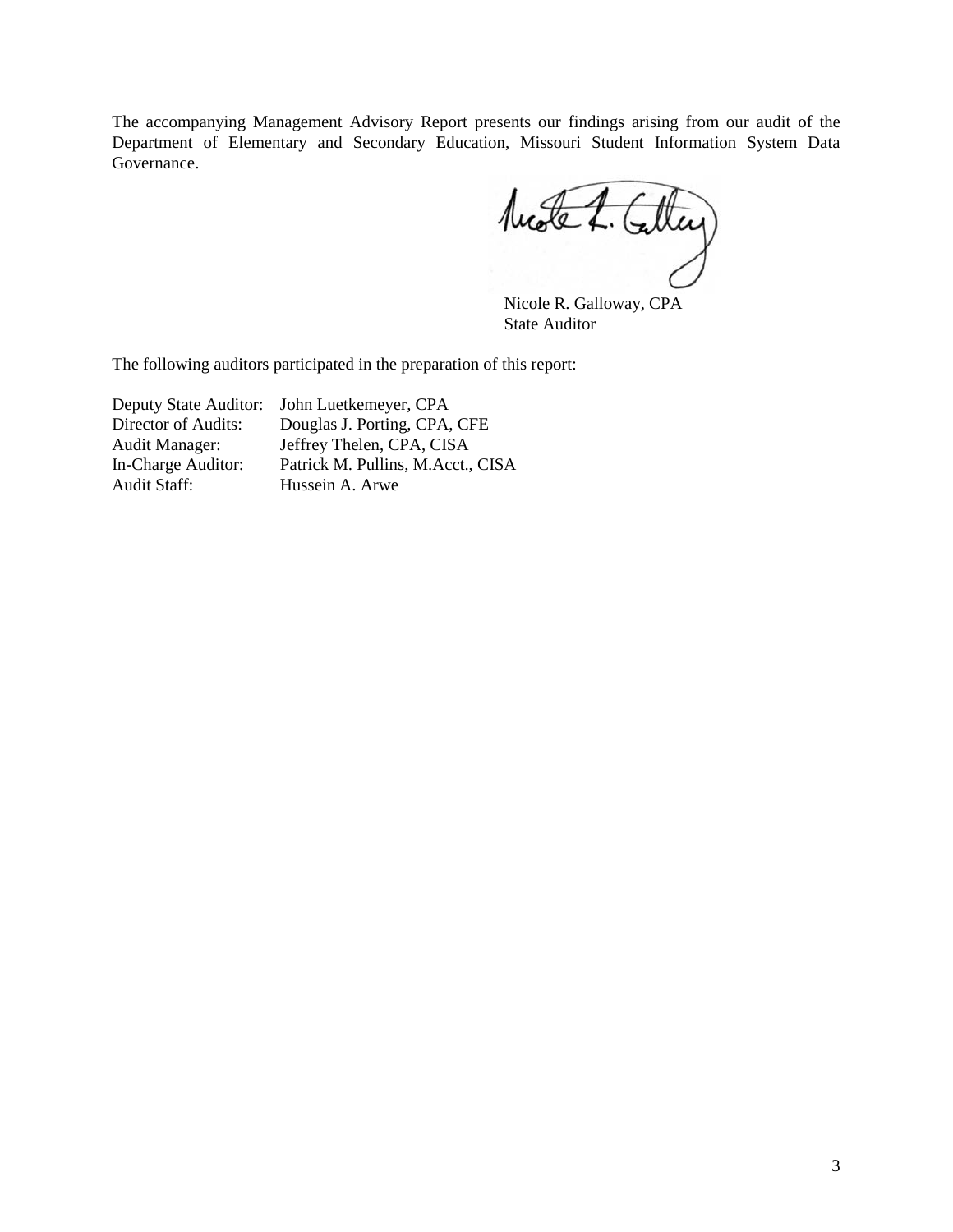| <b>Background</b> | The Department of Elementary and Secondary Education (DESE) reports to<br>the State Board of Education and is primarily a service agency working with<br>educators, legislators, government agencies and citizens to maintain the<br>state's public education system. According to the department's website,<br>DESE strives to guarantee the superior preparation and performance of<br>every child in school and in life through its statewide school-improvement<br>initiatives and regulatory functions. To help carry out this mission, the<br>DESE utilizes a series of information systems to collect, analyze, and report<br>student-level information.                                                                                                |
|-------------------|----------------------------------------------------------------------------------------------------------------------------------------------------------------------------------------------------------------------------------------------------------------------------------------------------------------------------------------------------------------------------------------------------------------------------------------------------------------------------------------------------------------------------------------------------------------------------------------------------------------------------------------------------------------------------------------------------------------------------------------------------------------|
|                   | The DESE Office of Data System Management is responsible for the<br>Missouri Comprehensive Data System, which includes the Missouri Student<br>Information System (MOSIS), the student-level record system. The office<br>coordinates school district data team training and certification regarding the<br>use of data to improve classroom instruction. In addition, the office collects<br>and generates data to meet federal reporting requirements and compliance,<br>as well as providing data utilized in research and analysis that impacts<br>policy decision-making.                                                                                                                                                                                 |
|                   | The MOSIS is the main student information reporting system used by the<br>DESE. The system is composed of two separate subsystems purchased from<br>and supported by contractors. The MOSIS Identification (ID) component is<br>used to assign students a unique, 10-digit number to allow schools to link an<br>individual student's records from any district in the state. The MOSIS Data<br>Collection component is used to collect student-level data from school<br>districts and transmit the data to the state for processing and reporting. Data<br>collection includes elements such as enrollment and attendance,<br>demographics, performance information, and college and career data for<br>evaluating the success and achievements of students. |
|                   | The DESE employs a user access management system for granting and<br>administering school district employees access rights to various DESE<br>systems, including the MOSIS ID and MOSIS Data Collection components.<br>Each local school district has a designated user manager or security<br>administrator who is responsible for approving and administering employee<br>access requests and for ensuring access remains appropriate. While the<br>DESE has assigned responsibility for the day-to-day management of user<br>accounts to local user managers, as system owners, DESE remains<br>ultimately responsible for ensuring access rights are appropriate.                                                                                          |
|                   | According to the U.S. Department of Education, Privacy Technical<br>Assistance Center, <sup>1</sup> data governance is an organizational approach to data                                                                                                                                                                                                                                                                                                                                                                                                                                                                                                                                                                                                      |

<span id="page-5-0"></span> <sup>1</sup> U.S. Department of Education, Privacy Technical Assistance Center, *Data Governance Checklist,* is available at <https://nces.ed.gov/programs/ptac/pdf/data-governancechecklist.pdf>.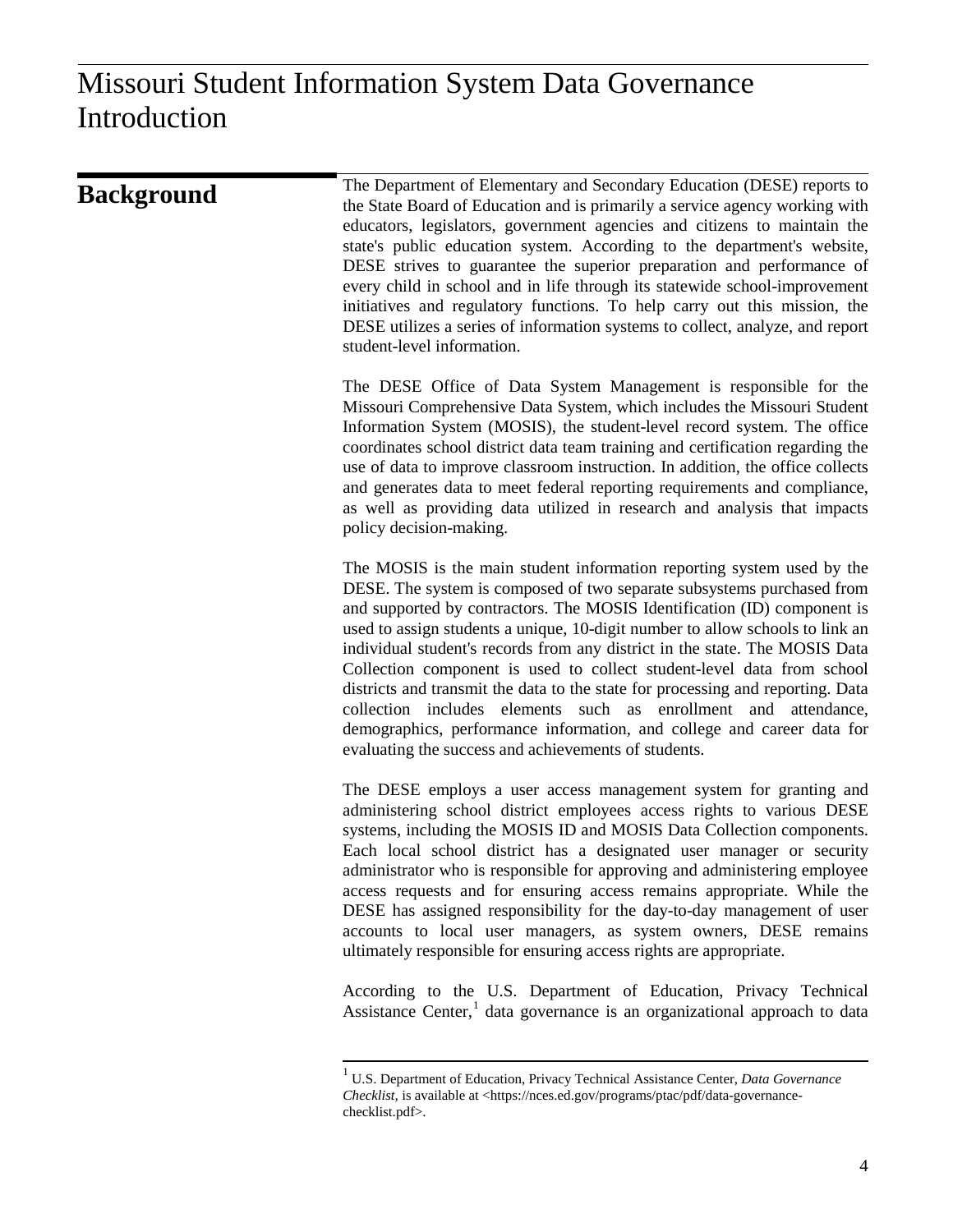

and information management that is formalized as a set of policies and procedures encompassing the full life cycle of data, from acquisition to use to disposal. This includes establishing policies, procedures, and standards regarding data security and privacy protection, data inventories, content and records management, data quality control, data access, data sharing and dissemination. Establishing a comprehensive data governance program helps ensure confidentiality, integrity, and availability of data and information by reducing data security risks due to unauthorized access or misuse of data.

According to accepted standards, security controls are the management, operational, and technical safeguards or countermeasures prescribed for an information system to protect the confidentiality, integrity, and availability of the system and its information. Confidentiality refers to preserving authorized restrictions on information access and disclosure, including the means for protecting personal privacy and proprietary information. Integrity relates to guarding against improper information modification or destruction, and availability ensures timely and reliable access to and use of information. Effective privacy controls depend on the safeguards employed within the information system that is processing, storing, and transmitting personally identifiable information  $(PII)^2$  $(PII)^2$  and the environment in which the system operates. Organizations cannot have effective privacy without a basic foundation of information security. Without proper safeguards and controls, information systems and confidential data are vulnerable to individuals with malicious intentions who can use access to obtain sensitive data or disrupt operations.

In the 2015 High-Risk Series<sup>[3](#page-6-1)</sup> update, the Government Accountability Office (GAO) expanded the scope of the information security high-risk area to include protecting the privacy of PII. The GAO expanded this risk area due to the challenges of ensuring the privacy of PII created by advances in technology. Technological advances, such as lower data storage costs and increasing interconnectivity, have allowed both government and private sector agencies to collect and process extensive amounts of PII more effectively. Risks to PII can originate from unintentional and intentional

<span id="page-6-0"></span> $2$  According to the Family Educational Rights and Privacy Act (FERPA), personally identifiable information (PII) includes, but is not limited to (a) the student's name; (b) the name of the student's parent or other family members; (c) the address of the student or student's family; (d) a personal identifier, such as the student's social security number, student number, or biometric record; (e) other indirect identifiers, such as the student's date of birth, place of birth, and mother's maiden name; and (f) other information that, alone or in combination, is linked or linkable to a specific student that would allow a reasonable person in the school community, who does not have personal knowledge of the relevant circumstances, to identify the student.

<span id="page-6-1"></span><sup>3</sup> Report GAO-15-290, *Report to Congressional Committees, High-Risk Series An Update*, February 2015, is available at <http://www.gao.gov/assets/670/668415.pdf>.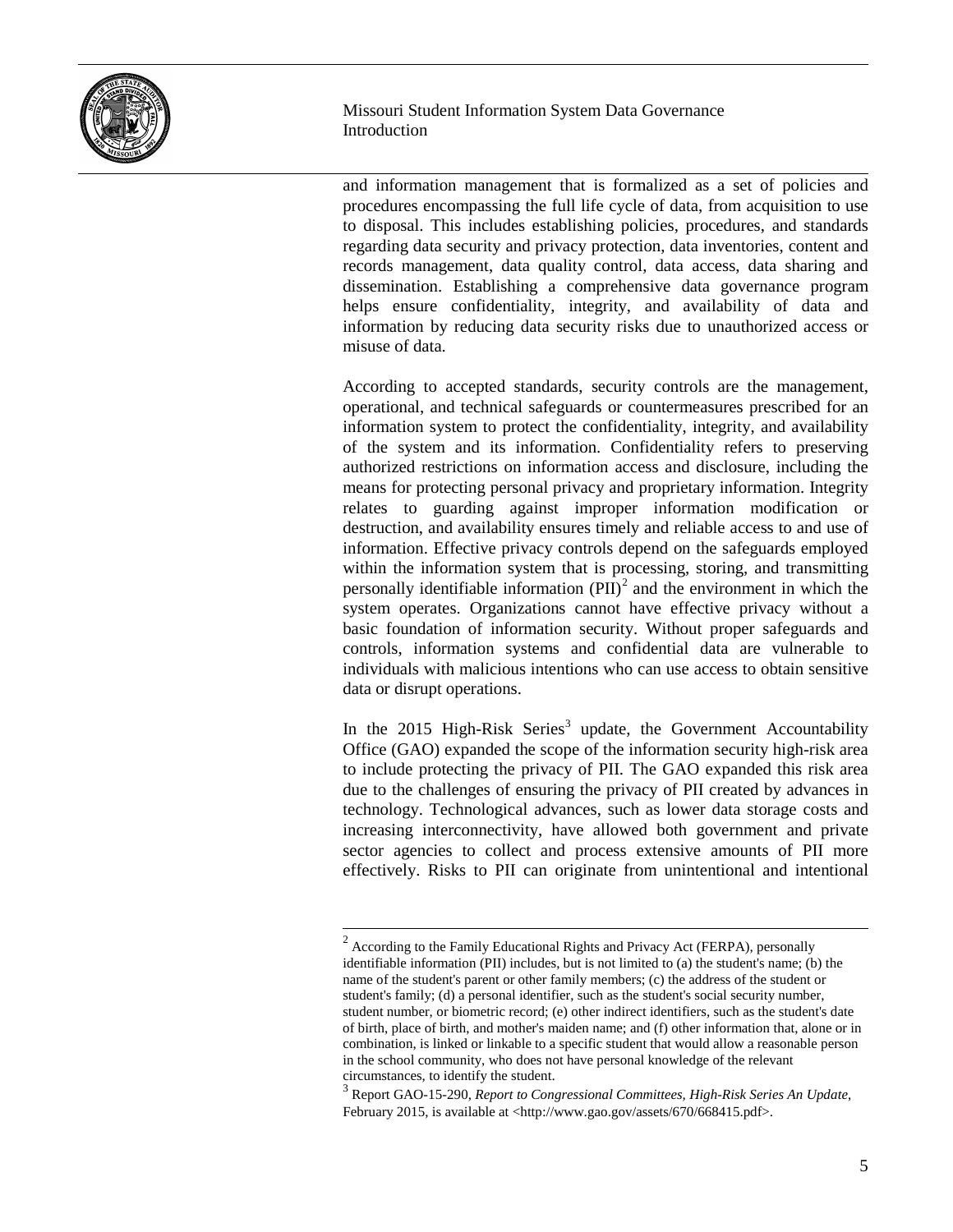| MISSOUR! |
|----------|
|----------|

threats. These risks include insider threats from careless, disgruntled, or improperly trained employees and contractors; the ease of obtaining and using hacking tools; and the emergence of more destructive attacks and data thefts.

Technology advances, combined with the increasing sophistication of individuals or groups with malicious intent, have increased the risk of PII being compromised and exposed. Correspondingly, the number of reported security incidents involving PII in both the private and public sectors has increased dramatically in recent years. At the same time, state agencies are increasingly reliant on technology and information sharing to interact with citizens and to deliver essential services. As a result, the need to protect information, including PII, against cybersecurity attacks is increasingly important.

Various state and federal laws and regulations pertain to the protection of sensitive student data, including the Family Educational Rights and Privacy Act (FERPA), the Individuals with Disabilities Education Act (IDEA), and the Protection of Pupil Rights Amendment (PPRA). Additionally, Section 161.096, RSMo, passed by the Missouri Legislature in 2014, required the State Board of Education to promulgate rules regarding "student data

accessibility, transparency, and accountability." The scope of our audit included DESE management's approach to data

governance, including information security, privacy, and other relevant internal controls; policies and procedures; and other management functions and compliance issues in place for the MOSIS during the year ended June 30, 2015.

Our methodology included reviewing written policies and procedures, and interviewing various DESE personnel. We obtained an understanding of the data governance approach and applicable controls that are significant within the context of the audit objectives and assessed whether such controls have been properly designed and placed in operation. We tested certain of those controls to obtain evidence regarding the effectiveness of their design and operation. We also obtained an understanding of legal provisions that are significant within the context of the audit objectives, and we assessed the risk that illegal acts, including fraud, and violation of contract or other legal provisions could occur. Based on that risk assessment, we designed and performed procedures to provide reasonable assurance of detecting instances of noncompliance significant to those provisions.

We obtained the employment records of all state employees for fiscal years 2001 to 2015 from the statewide accounting system for human resources. We matched these records to the MOSIS user account records to determine if any terminated employees had active accounts. No terminated state

### **Scope and Methodology**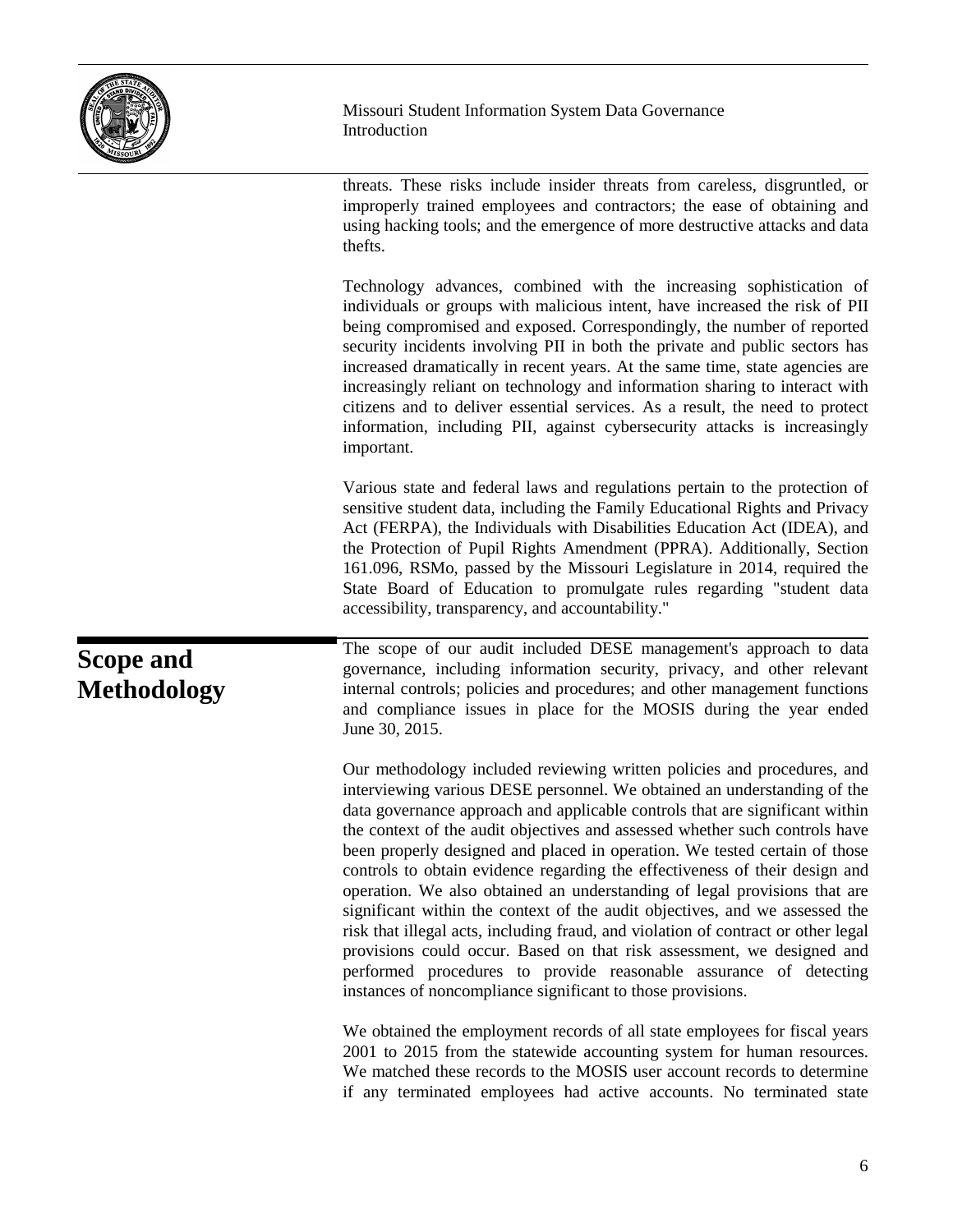

employees with active accounts were identified. Although we used computer-processed data from the human resources system for our audit work, we did not rely on the results of any processes performed by this system in arriving at our conclusions. Our conclusions were based on our review of the issues specific to the audit objectives.

We obtained a listing of the MOSIS user account records from the user access management system for two school districts the State Auditor's office was currently auditing. We asked the selected districts to verify whether employees on the list of authorized users were current employees and whether the user access was appropriate. No employees with inappropriate access were identified. Although we used computer-processed data from the student records system for our audit work, we did not rely on the results of any processes performed by this system in arriving at our conclusions. Our conclusions were based on our review of the issues specific to the audit objectives.

We obtained certain records from the MOSIS for testing. These records were modified and resubmitted to the system to test the functionality and accuracy of certain system data edits. [4](#page-8-0) We found one insignificant issue with a numeric validity edit, which we discussed with DESE management who promptly had the edit corrected. Although we used computer-processed data from the MOSIS, we did not rely on the results of any processes performed by this system in arriving at our conclusions. Our conclusions were based on our review of the issues specific to the audit objectives.

We based our evaluation on accepted state, federal, and international standards; policies and procedures; and best practices related to information technology security and privacy controls from the following sources:

- Office of Administration (OA) Information Technology Services Division  $(TTSD)^5$  $(TTSD)^5$
- National Institute of Standards and Technology (NIST)
- Government Accountability Office (GAO)
- ISACA (previously known as the Information Systems Audit and Control Association)
- U.S. Department of Education

<span id="page-8-0"></span> $4$  An edit, also known as a data validity check, is program code that tests the input for correct and reasonable conditions; such as account numbers falling within a range; numeric data being all digits; and dates having a valid day, month, and year; etc.

<span id="page-8-1"></span> $<sup>5</sup>$  The OA-ITSD established the Missouri Adaptive Enterprise Architecture (MAEA) to guide</sup> information technology decisions. The MAEA includes standards, policies, and guidelines and is made up of several information technology domains, including domains dedicated to security and information. The domains define the principles needed to help ensure the appropriate level of protection for the state's information and technology assets.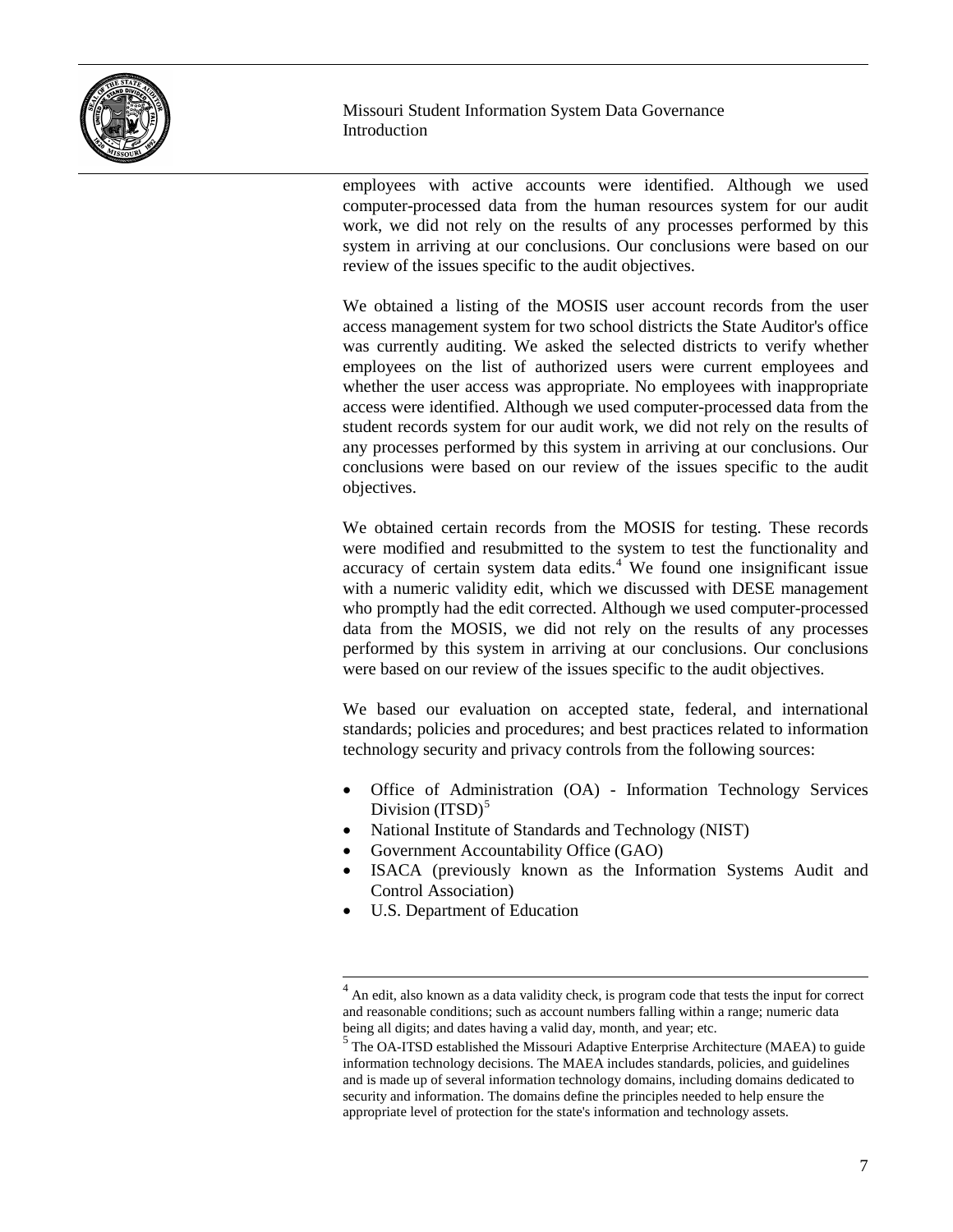#### $\mathbf{W}$  Report Management Advisory Report Missouri Student Information System Data Governance State Auditor's Findings

| 1. User Account<br><b>Management</b>    | Department of Elementary and Secondary Education (DESE) management<br>has not fully established and documented user account management policies<br>procedures. User account management includes<br>requesting,<br>and<br>establishing, issuing, suspending, modifying, closing, and periodically<br>reviewing user accounts and related user privileges, according to accepted<br>standards. User account management policies and procedures should be<br>established for all user accounts, including system administrators.                                                                                                                                                                                                                                                                                                                                                               |
|-----------------------------------------|---------------------------------------------------------------------------------------------------------------------------------------------------------------------------------------------------------------------------------------------------------------------------------------------------------------------------------------------------------------------------------------------------------------------------------------------------------------------------------------------------------------------------------------------------------------------------------------------------------------------------------------------------------------------------------------------------------------------------------------------------------------------------------------------------------------------------------------------------------------------------------------------|
| 1.1 Periodic review of user<br>accounts | DESE management has not fully established policies and procedures for<br>administering and reviewing user access to data to ensure access rights<br>remain appropriate and are commensurate with job responsibilities.                                                                                                                                                                                                                                                                                                                                                                                                                                                                                                                                                                                                                                                                      |
|                                         | DESE management has provided training and issued administrative memos<br>to local user managers emphasizing the need to ensure user account access<br>rights remain appropriate. However, DESE management has not established<br>a formal policy or procedures requiring local security administrators to<br>perform a documented review of user accounts to ensure users are still<br>employed and access rights commensurate with job responsibilities, and to<br>verify to the DESE that user accounts have been reviewed.                                                                                                                                                                                                                                                                                                                                                               |
|                                         | Requiring a periodic review of all accounts ensures the right type and level<br>of access has been provided. Otherwise, user accounts and access rights can<br>be granted to or maintained for users who should not have access, according<br>to accepted standards.                                                                                                                                                                                                                                                                                                                                                                                                                                                                                                                                                                                                                        |
|                                         | Without requiring a periodic review of user access rights, there is an<br>increased risk of inappropriate access, that unauthorized alterations of these<br>rights would go undetected, or that access rights would not be aligned with<br>current job duties.                                                                                                                                                                                                                                                                                                                                                                                                                                                                                                                                                                                                                              |
| 1.2 Shared accounts                     | Multiple DESE users are allowed access to the MOSIS system via shared<br>accounts. However, DESE management does not regularly monitor these<br>accounts to ensure actions taken by account holders are appropriate.                                                                                                                                                                                                                                                                                                                                                                                                                                                                                                                                                                                                                                                                        |
|                                         | Since the access management system only allows a user account access to a<br>single school district, DESE employees use a separate method to gain access<br>to student data. This method allows the use of two accounts for each of the<br>over 500 school districts in the state. Each account allows either view-only<br>or full access to student records for a specific district. View-only accounts<br>are used primarily for support and technical assistance purposes, while the<br>full access accounts are typically used to upload data to the MOSIS system<br>prior to asking the district to review and verify the information. While the<br>rights granted a full access account allow for uploading data to the MOSIS<br>system, only in rare circumstances would a shared account be needed to<br>submit data to the MOSIS for processing, according to a DESE official. For |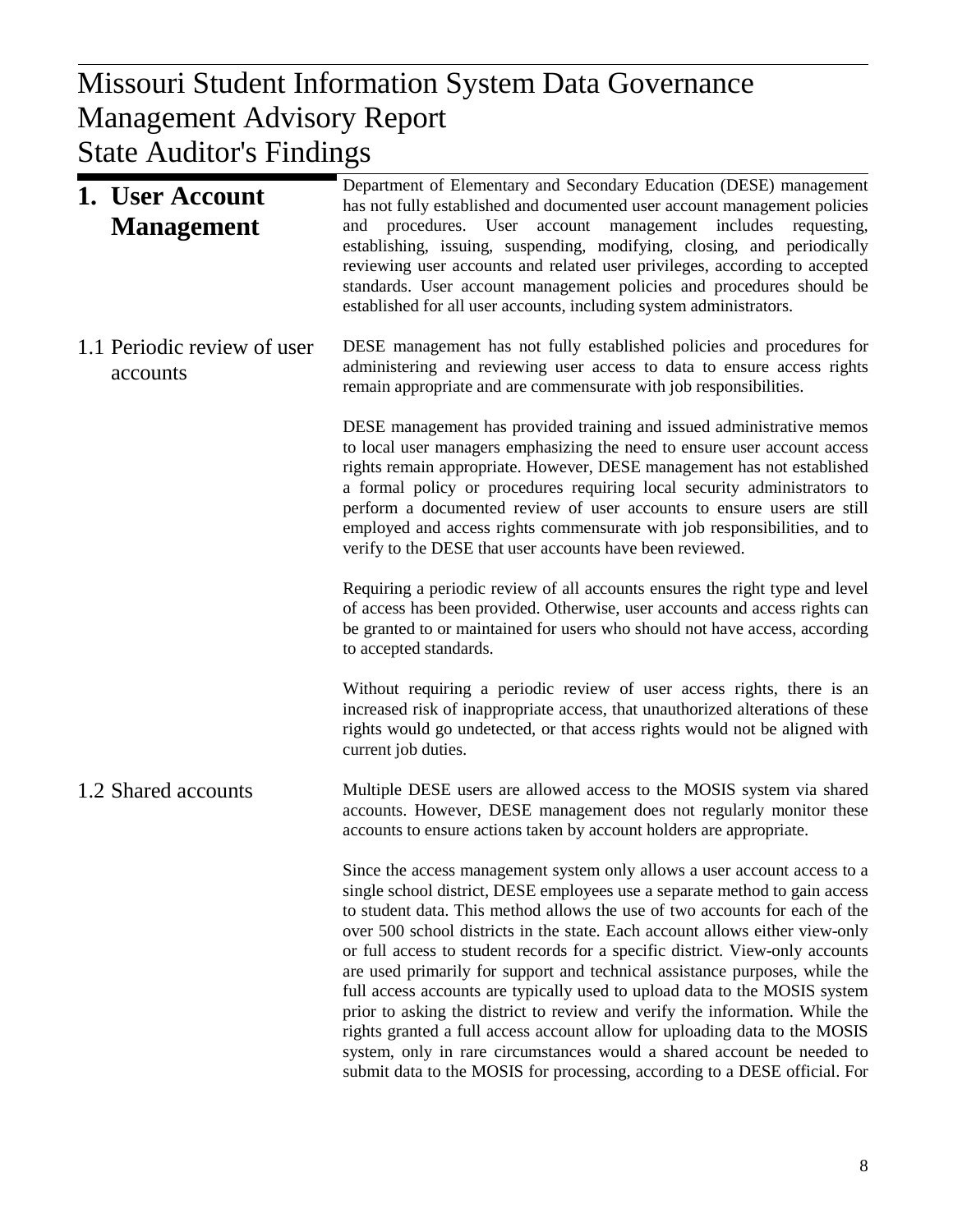|                           |                                                                                                                                                                                                                                                                                                                                                                                                                                                                                                                                                                                              | Missouri Student Information System Data Governance<br>Management Advisory Report - State Auditor's Findings                                                                                                                                                                                             |  |
|---------------------------|----------------------------------------------------------------------------------------------------------------------------------------------------------------------------------------------------------------------------------------------------------------------------------------------------------------------------------------------------------------------------------------------------------------------------------------------------------------------------------------------------------------------------------------------------------------------------------------------|----------------------------------------------------------------------------------------------------------------------------------------------------------------------------------------------------------------------------------------------------------------------------------------------------------|--|
|                           | example if a district ceased operations, DESE staff might need to upload<br>and submit that district's records.                                                                                                                                                                                                                                                                                                                                                                                                                                                                              |                                                                                                                                                                                                                                                                                                          |  |
|                           | Fifteen DESE users (8 with full access and 7 with view-only access) share<br>the passwords for these accounts. While the sharing of accounts greatly<br>decreases the administrative burden of creating and maintaining fifteen<br>accounts at each of the over 500 school districts (over 7,500 accounts total),<br>this process has the potential to limit accountability for changes made in the<br>system. If the DESE determines the continued use of shared accounts is<br>necessary, increasing account monitoring controls would reduce risk and<br>help to increase accountability. |                                                                                                                                                                                                                                                                                                          |  |
|                           |                                                                                                                                                                                                                                                                                                                                                                                                                                                                                                                                                                                              | Accepted standards require all users to have uniquely identifiable user<br>accounts. Allowing multiple users to share the same account, without<br>establishing compensating controls, makes it difficult, if not impossible, to<br>identify the user responsible for making changes to student records. |  |
| Recommendations           | The DESE:                                                                                                                                                                                                                                                                                                                                                                                                                                                                                                                                                                                    |                                                                                                                                                                                                                                                                                                          |  |
|                           | 1.1                                                                                                                                                                                                                                                                                                                                                                                                                                                                                                                                                                                          | Periodically require school district officials perform documented<br>reviews of user access to the MOSIS to ensure access rights remain<br>appropriate<br>and<br>commensurate<br>with job<br>duties<br>are<br>and<br>responsibilities.                                                                   |  |
|                           | 1.2                                                                                                                                                                                                                                                                                                                                                                                                                                                                                                                                                                                          | Eliminate the use of shared accounts, or establish compensating<br>monitoring controls over shared accounts to mitigate the risk of lack<br>of individual accountability for system activity.                                                                                                            |  |
| <b>Auditee's Response</b> | 1.1                                                                                                                                                                                                                                                                                                                                                                                                                                                                                                                                                                                          | The Department concurs with the recommendation and will put in<br>place a process for access rights by June 30, 2016.                                                                                                                                                                                    |  |
|                           | 1.2                                                                                                                                                                                                                                                                                                                                                                                                                                                                                                                                                                                          | The Department concurs with the recommendation and has<br>eliminated the shared accounts as of September 25, 2015.                                                                                                                                                                                       |  |
| 2. Data Collection        | occur.                                                                                                                                                                                                                                                                                                                                                                                                                                                                                                                                                                                       | Certain MOSIS student data submissions collect personally identifiable<br>information (PII) that is not used by the system. Maintaining PII that is not<br>necessary for business functions places students at risk should a data breach                                                                 |  |
|                           |                                                                                                                                                                                                                                                                                                                                                                                                                                                                                                                                                                                              | Local school districts upload a "Student Core" data submission to the DESE<br>through the MOSIS Data Collection component five times throughout the<br>year. Each of these submissions has an identical file layout, with certain                                                                        |  |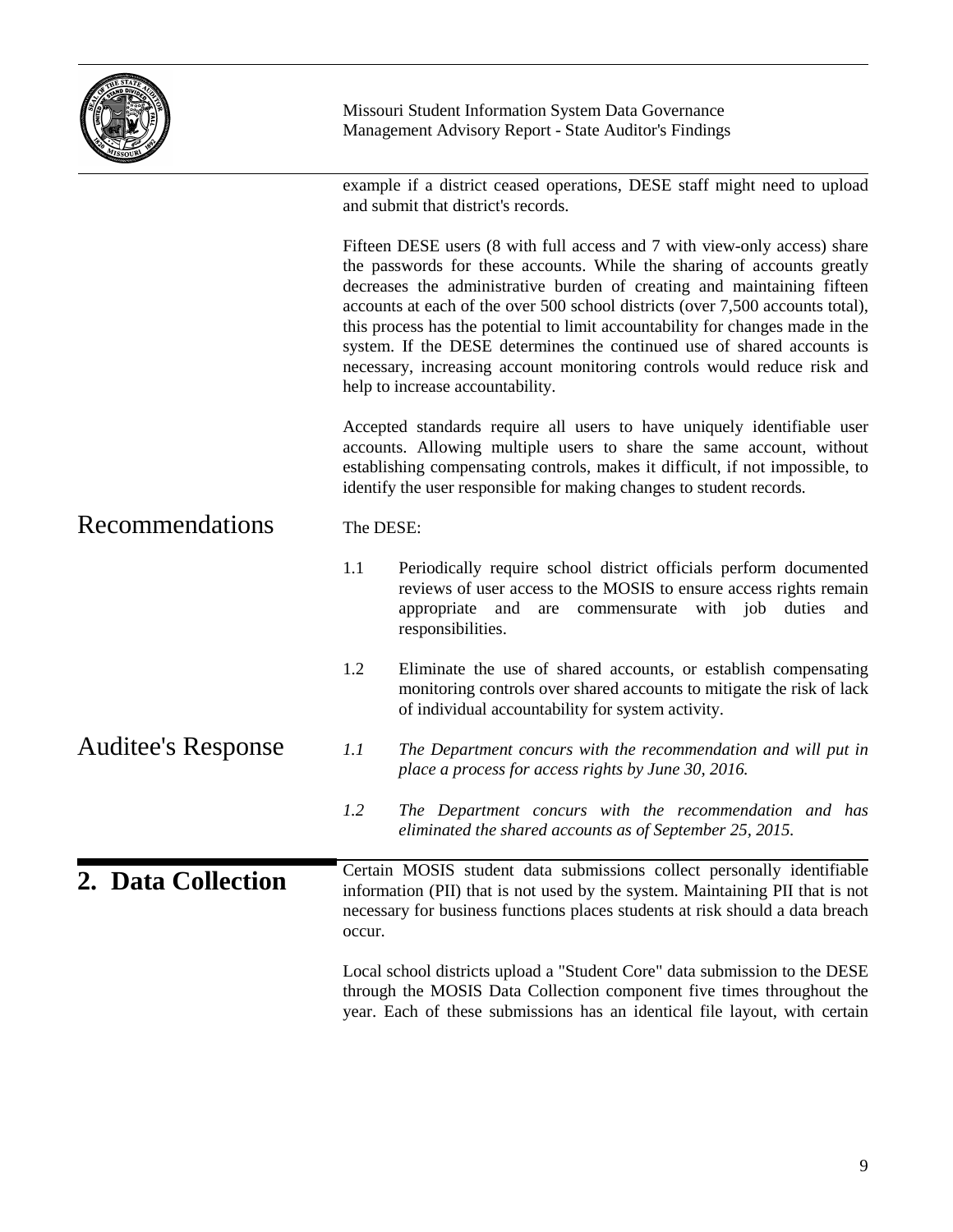

Missouri Student Information System Data Governance Management Advisory Report - State Auditor's Findings

fields changing status between "Required," "Optional," "Conditional,"[6](#page-11-0) or "Not allowed" for each submission. Other data collections are submitted by school districts to the MOSIS Data Collection component throughout the year as well. One of the optional fields collected by the DESE during the MOSIS "Student Core" submission is a student's Social Security Number (SSN). According to DESE staff, the number was required for students participating in the A+ Scholarship program since the number was used as a key field to link records between DESE and the Department of Higher Education systems, but the SSN is no longer used in this capacity. However, the SSN needs to be maintained as a data element in certain records that are not used on a daily basis because of the importance of using the data when linkages are needed to other record systems, such as across education levels within a state. Accepted standards state minimization of the use, collection, and retention of PII is a basic privacy principle. By limiting PII collections to the least amount necessary to conduct its mission, the DESE may limit potential negative consequences in the event of a data breach involving PII. In addition, organizations should regularly review holdings of previously collected PII to determine whether the PII is still relevant and necessary for meeting their business purpose and mission. The DESE discontinue the collection and maintenance of optional SSN data in the MOSIS Data Collection component and securely remove the data already collected that is no longer needed for business purposes. Additionally, the DESE should periodically review PII collected to ensure the collection of sensitive data remains necessary for business purposes. *The Department concurs with the recommendation and will remove the SSN collected in the MOSIS Data Collection component by June 30, 2016. In addition, the Department will ensure that the PII collected is needed for business purposes.* DESE management has not established a comprehensive data breach response policy. Implementing a data breach response policy is an essential step in protecting the privacy of student data. While the Family Educational Rights and Privacy Act (FERPA) does not contain specific breach notification requirements, the law requires recording of each data disclosure incident in the applicable record. However, the U.S. Recommendation Auditee's Response **3. Breach Response Policy**

<span id="page-11-0"></span> $6$  Conditional fields may or may not be required based on the status of a second field. For example, a field indicating the student's participation in the A+ Scholarship program is conditional on the student being enrolled in grades 9 - 12.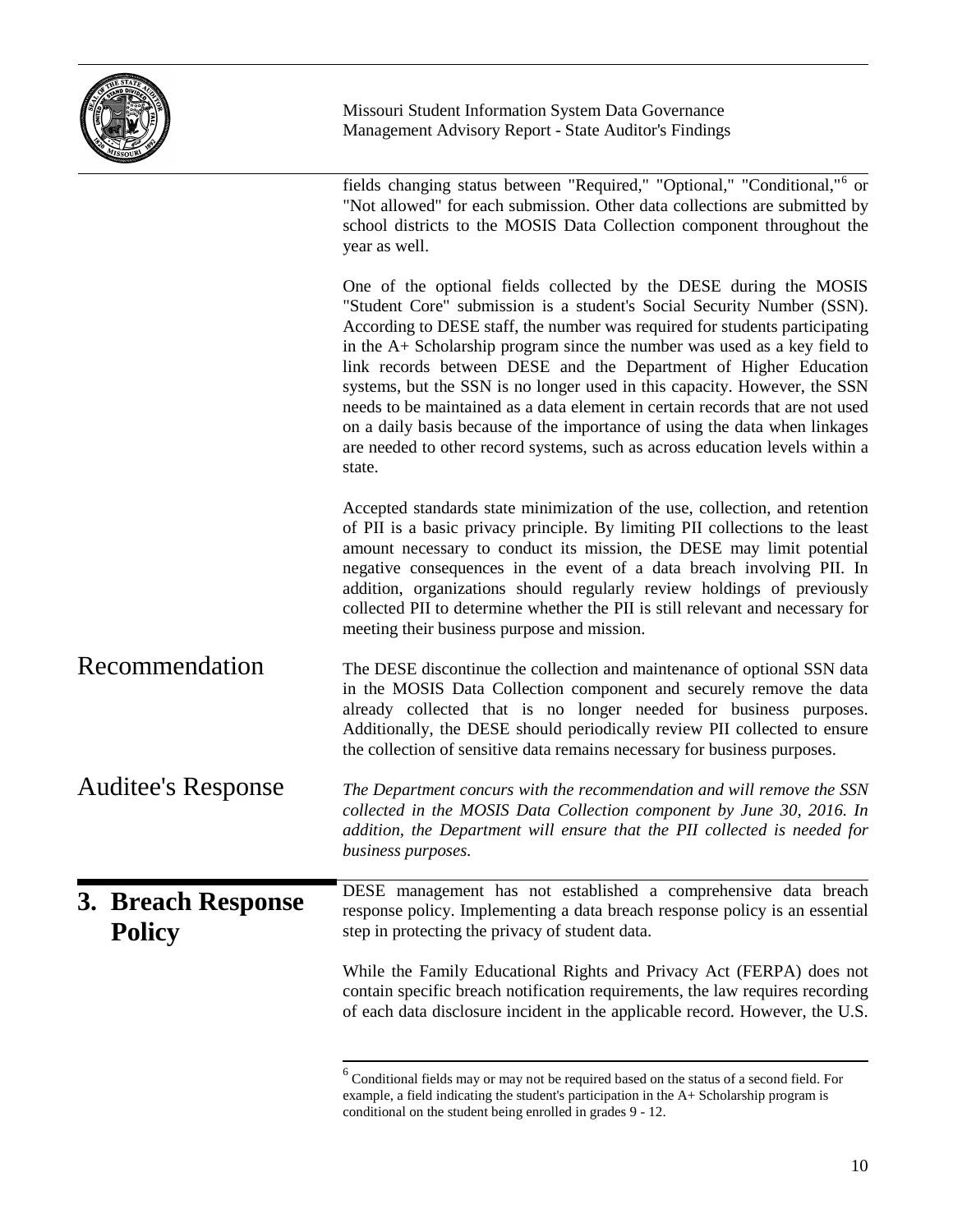

Missouri Student Information System Data Governance Management Advisory Report - State Auditor's Findings

|                                       | Department of Education recommends all educational organizations create a<br>data breach response policy, approved by the organization's leadership, that<br>is germane to its environment. The policy should establish goals for the<br>response process and include the definition of a breach, staff roles and<br>responsibilities, as well as reporting, remediation, and feedback<br>mechanisms. The policy should be well publicized and made easily<br>available to all personnel whose duties involve data privacy and security<br>protection. While DESE staff provided us a document with steps to take in<br>the event of a breach, this document had not been formally presented to or<br>approved by DESE management and did not contain all key elements<br>required for an effective breach response. |
|---------------------------------------|----------------------------------------------------------------------------------------------------------------------------------------------------------------------------------------------------------------------------------------------------------------------------------------------------------------------------------------------------------------------------------------------------------------------------------------------------------------------------------------------------------------------------------------------------------------------------------------------------------------------------------------------------------------------------------------------------------------------------------------------------------------------------------------------------------------------|
|                                       | Documenting and formalizing operational practices and procedures with<br>sufficient detail helps to eliminate security lapses and oversights, gives new<br>personnel sufficiently detailed instructions, and provides a quality assurance<br>function to help ensure operations will be performed correctly and<br>efficiently, according to accepted standards.                                                                                                                                                                                                                                                                                                                                                                                                                                                     |
|                                       | Without a comprehensive data breach response policy, management may<br>not be sufficiently equipped to respond quickly and effectively in the event<br>of a breach, increasing the risk of potential harm to affected individuals.                                                                                                                                                                                                                                                                                                                                                                                                                                                                                                                                                                                   |
| Recommendation                        | The DESE should formally document and adopt a comprehensive data<br>breach response policy to promote an appropriate response in the event of a<br>breach of protected student data.                                                                                                                                                                                                                                                                                                                                                                                                                                                                                                                                                                                                                                 |
| <b>Auditee's Response</b>             | The Department concurs with the recommendation, and will be adopting a<br>formal breach response policy by December 31, 2015, and will publish the<br>policy in the Department administrative manual.                                                                                                                                                                                                                                                                                                                                                                                                                                                                                                                                                                                                                |
| <b>4. Business Continuity</b><br>Plan | The DESE has established a comprehensive business continuity plan;<br>however, the plan has not been updated or tested, increasing the risk the<br>plan may not be adequate to support the timely recovery of business<br>functions after the occurrence of a disaster or other significant incident.                                                                                                                                                                                                                                                                                                                                                                                                                                                                                                                |
|                                       | The DESE adopted a business continuity plan in May 2004; however, the<br>plan has not been updated since that time. The maintenance section of the<br>plan indicates the document should be reviewed annually in December.<br>DESE staff said the plan has not been updated since that time due to staff<br>turnover and changes in the DESE operating environment, including the<br>Office of Administration (OA), Information Technology Services Division<br>(ITSD) taking over responsibility for information technology services and<br>consolidation of facilities services within the OA - Division of Facilities<br>Management, Design, and Construction.                                                                                                                                                    |